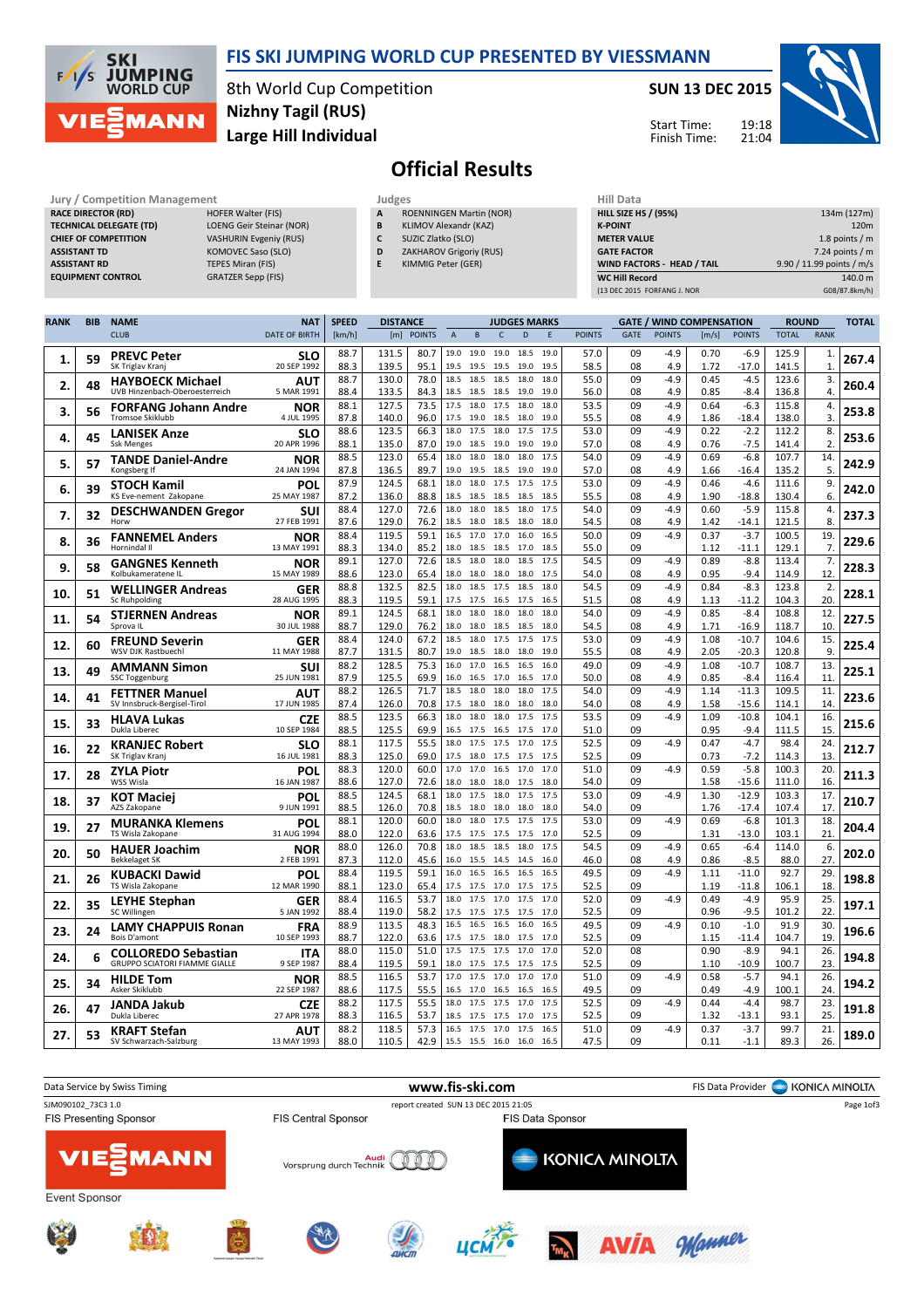## FIS SKI JUMPING WORLD CUP PRESENTED BY VIESSMANN



8th World Cup Competition Large Hill Individual Nizhny Tagil (RUS)

SUN 13 DEC 2015

Start Time: Finish Time:



## Official Results

| <b>RANK</b> | <b>BIB</b> | <b>NAME</b>                 | <b>NAT</b>           | <b>SPEED</b> | <b>DISTANCE</b> |               |      | <b>JUDGES MARKS</b> |           |       |      |               | <b>GATE / WIND COMPENSATION</b> |               |         |               | <b>ROUND</b> |             | <b>TOTAL</b> |
|-------------|------------|-----------------------------|----------------------|--------------|-----------------|---------------|------|---------------------|-----------|-------|------|---------------|---------------------------------|---------------|---------|---------------|--------------|-------------|--------------|
|             |            | <b>CLUB</b>                 | <b>DATE OF BIRTH</b> | [km/h]       | [ml]            | <b>POINTS</b> |      |                     |           | D     |      | <b>POINTS</b> | <b>GATE</b>                     | <b>POINTS</b> | [m/s]   | <b>POINTS</b> | <b>TOTAL</b> | <b>RANK</b> |              |
| 28.         |            | <b>KALINITSCHENKO Anton</b> | <b>RUS</b>           | 87.7         |                 | 54.6 l        | 17.5 | 17.0                | 17.0      | 17.0  | 17.0 | 51.0          | 08                              |               | 1.29    | $-12.8$       | 92.8         | 28.         | 174.9        |
|             |            | CWSM Mezhdurechensk         | 22 JUL 1982          | 87.7         | 111.0           | 43.8          | 16.0 | 16.0                | 16.5      | 16.5  | 16.5 | 49.0          | 09                              |               | 1.08    | $-10.7$       | 82.1         | 28.         |              |
| 29.         | 16         | <b>SEMENIC Anze</b>         | <b>SLO</b>           | 88.7         | 119.5           | 59.1          | 17.5 | 17.5 17.5           |           | .17.0 | 17.0 | 52.0          | 09                              | $-4.9$        | 0.71    | $-7.0$        | 99.2         | 22.         | 161.5        |
|             |            | <b>NSK TRZIC FMG</b>        | 1 AUG 1993           | 88.9         | 99.5            | 23.1          | 16.0 | 15.5                | 16.0 15.5 |       | 16.0 | 47.5          | 09                              |               | 0.84    | $-8.3$        | 62.3         | 29.         |              |
| 30.         | 38         | TEPES Jurii                 | <b>SLO</b>           | 88.6         | 126.0           | 70.8          | 18.5 | 18.5                | 18.0      | 18.0  | 18.0 | 54.5          | 09                              | $-4.9$        | 0.98    | $-9.7$        | 110.7        | 10.         | 139.1        |
|             |            | SD Dolomiti                 | 14 FEB 1989          | 87.8         | 78.0            | $-15.6$       | 13.0 | 13.0                | 13.0      | 13.0  | 13.0 | 39.0          | 08                              | 4.9           | $-0.01$ | 0.1           | 28.4         | 30.         |              |

|     |    |                                                                            |                           |      |       | not qualified for final round |                          |  |      |      |    |        |         |         |      |     |      |
|-----|----|----------------------------------------------------------------------------|---------------------------|------|-------|-------------------------------|--------------------------|--|------|------|----|--------|---------|---------|------|-----|------|
| 31. | 23 | <b>PEIER Killian</b><br>Vallee du Joux                                     | <b>SUI</b><br>28 MAR 1995 | 88.3 | 114.0 | 49.2                          | 17.5 17.5 17.0 17.0 17.0 |  |      | 51.5 | 09 | $-4.9$ | 0.41    | $-4.1$  | 91.7 | 31. | 91.7 |
| 32. | 52 | <b>KOUDELKA Roman</b><br>LSK Lomnice nad Popelkou                          | <b>CZE</b><br>9 JUL 1989  | 88.2 | 115.0 | 51.0                          | 17.5 17.5 17.0 17.0 17.5 |  |      | 52.0 | 09 | $-4.9$ | 0.68    | $-6.7$  | 91.4 | 32. | 91.4 |
| 33. | 43 | <b>ASIKAINEN Lauri</b><br>Kuusamon Erae-Veikot                             | <b>FIN</b><br>28 MAY 1989 | 87.7 | 114.5 | 50.1                          | 17.0 17.0 16.5 16.5      |  | 17.0 | 50.5 | 09 | $-4.9$ | 0.77    | $-7.6$  | 88.1 | 33. | 88.1 |
| 34. | 25 | <b>MATURA Jan</b><br>Dukla Liberec                                         | <b>CZE</b><br>29 JAN 1980 | 87.8 | 117.5 | 55.5                          | 17.0 17.5 16.5 17.0 17.0 |  |      | 51.0 | 09 | $-4.9$ | 1.37    | $-13.6$ | 88.0 | 34. | 88.0 |
| 35. | 42 | <b>WANK Andreas</b><br>SC Hinterzarten                                     | <b>GER</b><br>18 FEB 1988 | 89.3 | 113.5 | 48.3                          | 17.0 16.0 16.5 16.0 17.0 |  |      | 49.5 | 09 | $-4.9$ | 0.54    | $-5.3$  | 87.6 | 35. | 87.6 |
| 36. |    | <b>ROMASHOV Alexev</b><br>Saint-Petersburg KOR1                            | <b>RUS</b><br>29 APR 1992 | 87.2 | 112.5 | 46.5                          | 17.0 16.5 17.0 16.5 16.5 |  |      | 50.0 | 08 |        | 0.98    | $-9.7$  | 86.8 | 36. | 86.8 |
| 37. | 29 | <b>HAZETDINOV Ilmir</b><br>SDUSHOR 33 MOSKOVSKAYA OBLAST - RES 28 OCT 1991 | <b>RUS</b>                | 88.6 | 111.5 | 44.7                          | 17.5 17.0 17.0 17.0 17.0 |  |      | 51.0 | 09 | $-4.9$ | 0.61    | $-6.0$  | 84.8 | 37. | 84.8 |
| 38. | q  | <b>SCHIFFNER Markus</b><br>UVB Hinzenbach-Oberoesterreich                  | <b>AUT</b><br>5 JUN 1992  | 87.7 | 105.0 | 33.0                          | 16.5 16.0 16.0 16.5 16.0 |  |      | 48.5 | 08 |        | $-0.11$ | 1.3     | 82.8 | 38. | 82.8 |
| 39. | 20 | <b>SATO Yukiva</b><br>Megmilk Snow Brand Ski Team                          | <b>JPN</b><br>19 JUN 1995 | 87.2 | 112.5 | 46.5                          | 17.0 17.0 17.0 16.5 16.5 |  |      | 50.5 | 09 | $-4.9$ | 1.00    | -9.9    | 82.2 | 39. | 82.2 |
| 40. |    | <b>HARADA Yumu</b><br>Megmilk Snow Brand Ski Team                          | <b>JPN</b><br>15 SEP 1990 | 87.7 | 107.5 | 37.5                          | 14.5 15.5 15.5 16.0 15.5 |  |      | 46.5 | 08 |        | 0.23    | $-2.3$  | 81.7 | 40. | 81.7 |
| 41. | 19 | <b>OLLI Harri</b><br>Ounasyaara Ski Club                                   | <b>FIN</b><br>15 JAN 1985 | 88.2 | 110.0 | 42.0                          | 17.0 17.0 16.5 16.5 16.5 |  |      | 50.0 | 09 | $-4.9$ | 0.58    | $-5.7$  | 81.4 | 41. | 81.4 |
| 42. | 55 | <b>FREITAG Richard</b><br>SG Nickelhuette Aue                              | <b>GER</b><br>14 AUG 1991 | 88.2 | 104.0 | 31.2                          | 15.0 15.0 15.5 15.0 15.0 |  |      | 45.0 | 09 | $-4.9$ | $-0.74$ | 8.9     | 80.2 | 42. | 80.2 |
| 43. | 21 | <b>ZHAPAROV Radik</b><br>Shysm Dinamo                                      | <b>KAZ</b><br>29 FEB 1984 | 87.9 | 106.5 | 35.7                          | 16.5 16.5 16.5 16.0 16.0 |  |      | 49.0 | 09 | $-4.9$ | 0.23    | $-2.3$  | 77.5 | 43. | 77.5 |
| 44. | 46 | <b>KRAUS Marinus</b><br>Wsv Oberaudorf                                     | <b>GER</b><br>13 FEB 1991 | 88.3 | 105.0 | 33.0                          | 16.5 17.0 16.5 16.5 16.5 |  |      | 49.5 | 09 | $-4.9$ | 0.34    | $-3.4$  | 74.2 | 44. | 74.2 |
| 45. | 13 | <b>KORNILOV Denis</b><br>Sdushor CSP N. Novgorod Dinamo                    | <b>RUS</b><br>17 AUG 1986 | 87.1 | 100.5 | 24.9                          | 16.0 16.5 16.0 16.5      |  | 16.0 | 48.5 | 08 |        | 0.18    | $-1.8$  | 71.6 | 45. | 71.6 |
| 46. | 30 | <b>KLIMOV Evgeniy</b><br>GBU TSTOVS Moskovskava oblast Ski s               | <b>RUS</b><br>3 FEB 1994  | 87.7 | 102.0 | 27.6                          | 15.5 16.5 16.5 16.5 16.0 |  |      | 49.0 | 09 | $-4.9$ | 0.07    | $-0.7$  | 71.0 | 46. | 71.0 |
| 47. | 17 | ZIOBRO Jan<br><b>WKS Zakopane</b>                                          | POL<br>24 JUN 1991        | 87.9 | 101.0 | 25.8                          | 16.5 16.5 16.0 16.0      |  | 16.0 | 48.5 | 09 | $-4.9$ | $-0.03$ | 0.4     | 69.8 | 47. | 69.8 |
| 48. |    | <b>BAZHENOV Aleksandr</b><br>Zdushor ZVS CSP                               | <b>RUS</b><br>13 JUL 1995 | 87.4 | 100.0 | 24.0                          | 15.5 15.5 15.5 14.5 15.0 |  |      | 46.0 | 08 |        | 0.28    | $-2.8$  | 67.2 | 48. | 67.2 |
| 49. |    | <b>SHUVALOV Alexander</b><br>Nizhniy Novgorod                              | <b>RUS</b><br>30 NOV 1992 | 86.9 | 85.0  | $-3.0$                        | 14.0 14.0 15.5 14.0 14.5 |  |      | 42.5 | 08 |        | 0.07    | $-0.7$  | 38.8 | 49. | 38.8 |
| 50. | 11 | <b>ITO Kenshiro</b><br>Megmilk Snow Brand Ski Team                         | <b>JPN</b><br>8 JAN 1990  | 87.8 | 81.0  | $-10.2$                       | 13.5 13.5 14.0 13.5 13.5 |  |      | 40.5 | 08 |        | $-0.17$ | 2.0     | 32.3 | 50. | 32.3 |